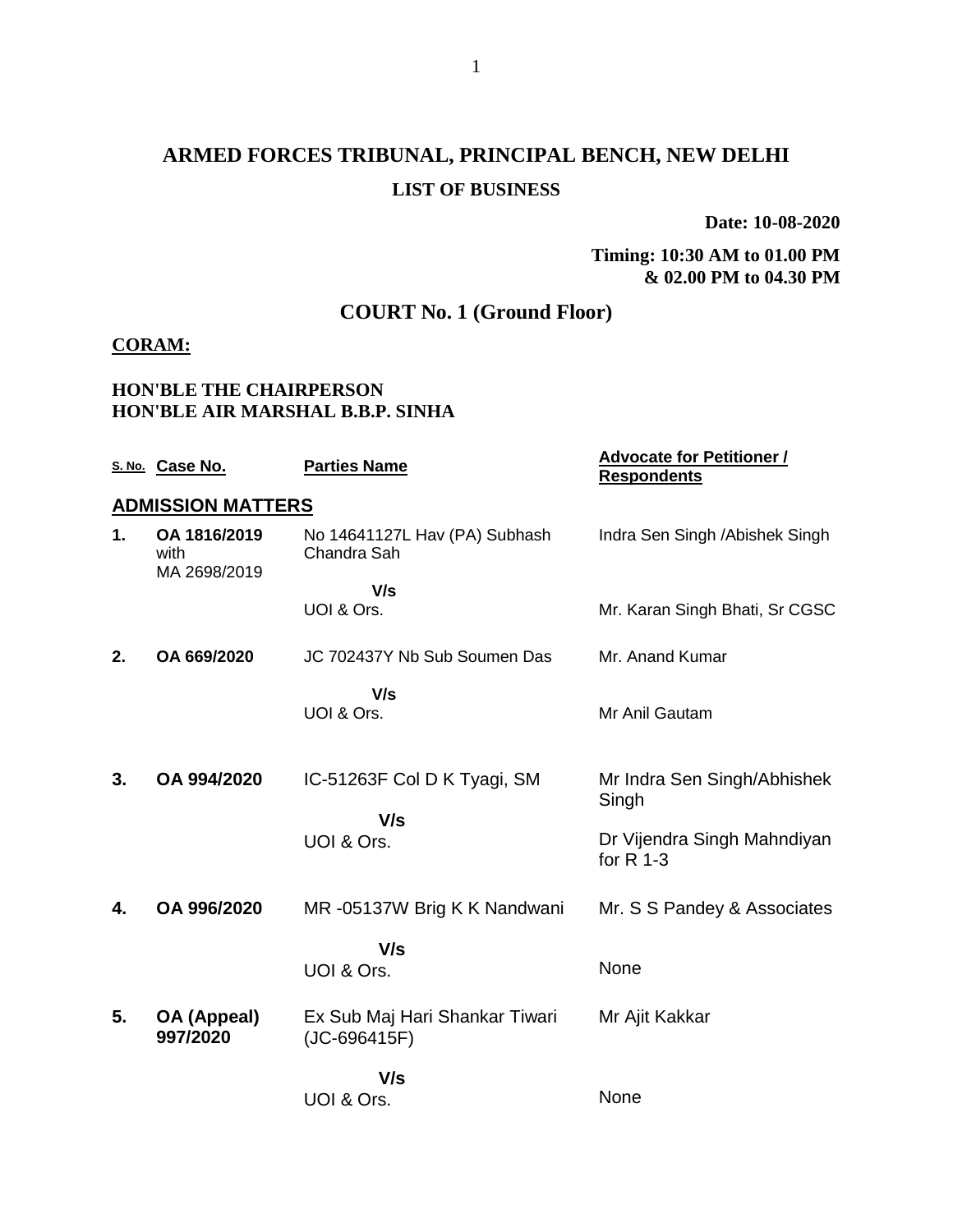|            | <b>MA (EXECUTION)</b>                     |                                                     |                      |  |
|------------|-------------------------------------------|-----------------------------------------------------|----------------------|--|
| 6.         | MA 2125/2019<br>in.                       | Maj K Ramesh (Retd) (IC 35633 M)                    | Ms Archana Ramesh    |  |
|            | OA 795/2016                               | V/s<br>UOI & Ors                                    | Mr. Harish V Shankar |  |
| 7.         | MA 2126/2019<br>in.<br>OA 796/2016        | Maj Arun Kumar Saxena (Retd)(IC<br>35127 F)         | Ms Archana Ramesh    |  |
|            |                                           | V/s<br>UOI & Ors                                    | Mr. Shyam Narayan    |  |
| 8.         | MA 2127/2019<br>in.<br>OA 797/2016        | Maj Premanathan Vadakumthani<br>(Retd) (IC 35810 F) | Ms Archana Ramesh    |  |
|            |                                           | V/s<br>UOI & Ors                                    | Ms. Jyotsna Kaushik  |  |
| 9.         | MA 2128/2019<br>in.                       | Maj Dhiman Bose (Retd) (IC 35600 F)                 | Ms Archana Ramesh    |  |
|            | OA 798/2016                               | V/s<br>UOI & Ors                                    | Mr. V Pattabhi Ram   |  |
| 10.        | MA 2129/2019<br>in.<br>OA 729/2017        | Maj Rajeev Chopra (Retd) (IC 38160<br>K)            | Ms Archana Ramesh    |  |
|            |                                           | V/s<br>UOI & Ors                                    | Mr. Shyam Narayan    |  |
| <b>RAs</b> |                                           |                                                     |                      |  |
| 11.        | <b>RA 27/2020</b><br>with MA<br>1115/2020 | Md Azam Ansari (Ex Airman, Service<br>No 738876G)   | In person            |  |
|            | in<br>OA 42/2012                          | V/s<br>UOI & Ors.                                   | Mr SD Windlesh       |  |
|            | <b>PLEADINGS NOT COMPLETE</b>             |                                                     |                      |  |
| 12.        | OA 1020/2019<br>with<br>MA 499/2020       | Sub Zala Popat Sinh Zenu Sinh (JC<br>731192 K)      | Ms Archana Ramesh    |  |
|            |                                           | V/s<br>UOI & Ors.                                   | Mr. Rajeev Kumar     |  |
| 13.        | OA 2023/2019                              | Hav Sunil Varghese (10291748-N)                     | Ms. Archana Ramesh   |  |

#### **V/s** UOI & Ors.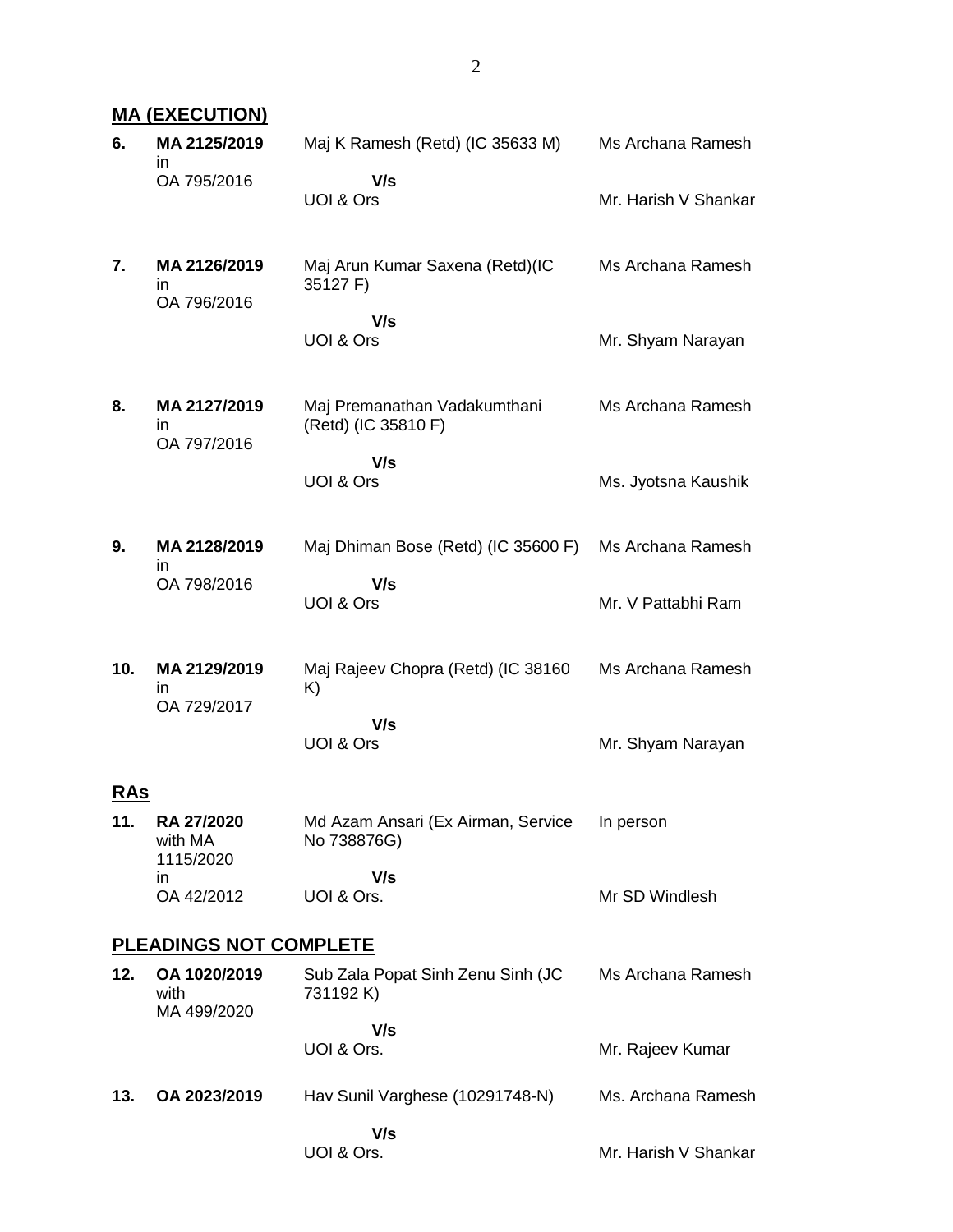| 14.             | OA 504/2020<br>with | IC-52360L Col Sauray Schimer | Mr. Rajiv Manglik                                                                                              |
|-----------------|---------------------|------------------------------|----------------------------------------------------------------------------------------------------------------|
|                 | MA 1009/2020        | V/s<br>UOI & Ors.            | Mr. Anil Gautam                                                                                                |
| 15.             | OA 587/2020<br>with | IC 49910X Col Sunil Kumar    | Mr. Rajiv Manglik                                                                                              |
|                 | MA 715/2020         | V/s<br>UOI & Ors.            | Mr Karan Singh Bhati, Sr CGSC                                                                                  |
| 16.             | OA 588/2020<br>with | IC-51562A Col Rajbir Singh   | Mr Anand Shankar Jha                                                                                           |
|                 | MA 722/2020         | V/s<br>UOI & Ors.            | Mr Harish V Shankar for R 1-3 &<br>Mr R Balasubramaniam, Senior<br>Advocate with Mr. Santosh<br>Pandey for R-4 |
| 17 <sub>1</sub> | OA 678/2020         | 798589 Sgt Parveen Kumar     | Mr. Manoj Kumar Gupta                                                                                          |
|                 |                     | V/s<br>UOI & Ors.            | Mr. Ashok Chaitanya                                                                                            |

### **PLEADINGS COMPLETE**

## **DATES WILL BE GIVEN BY THE TRIBUNAL OFFICER - ORDERS WILL BE UPLOADED ON THE WEBSITE**

| 18. | OA 300/2017          | Brig L I Singh                                | Mr. S S Pandey & Mr Vishwajeet<br>Singh                                   |
|-----|----------------------|-----------------------------------------------|---------------------------------------------------------------------------|
|     |                      | V/s<br>UOI & Ors.                             | Mr. Anil Gautam                                                           |
| 19. | OA 1122/2019         | No. 15332141-N Nb Sub Rajeev<br>Ranjan Pandey | Mr. N K Kohli                                                             |
|     |                      | V/s<br>UOI & Ors.                             | Mr KK Tyagi                                                               |
| 20. | OA 1507/2019         | IC-47535Y Col Deepak Sharan                   | Mr. SS Pandey & Associates                                                |
|     | with<br>MA 2435/2019 | V/s<br>UOI & Ors.                             | Dr. Vijendra Singh Mahndiyan                                              |
| 21. | OA 1965/2019         | MR-05644K Brig Surajit Basu<br>V/s            | Mr. Indra Sen Singh/Abhishek<br>Singh                                     |
|     |                      | UOI & Ors.                                    | Mr. Karan Singh Bhati, Sr.<br>CGSC for R 1-4, Mr. Dinkar<br>Adeeb for R-5 |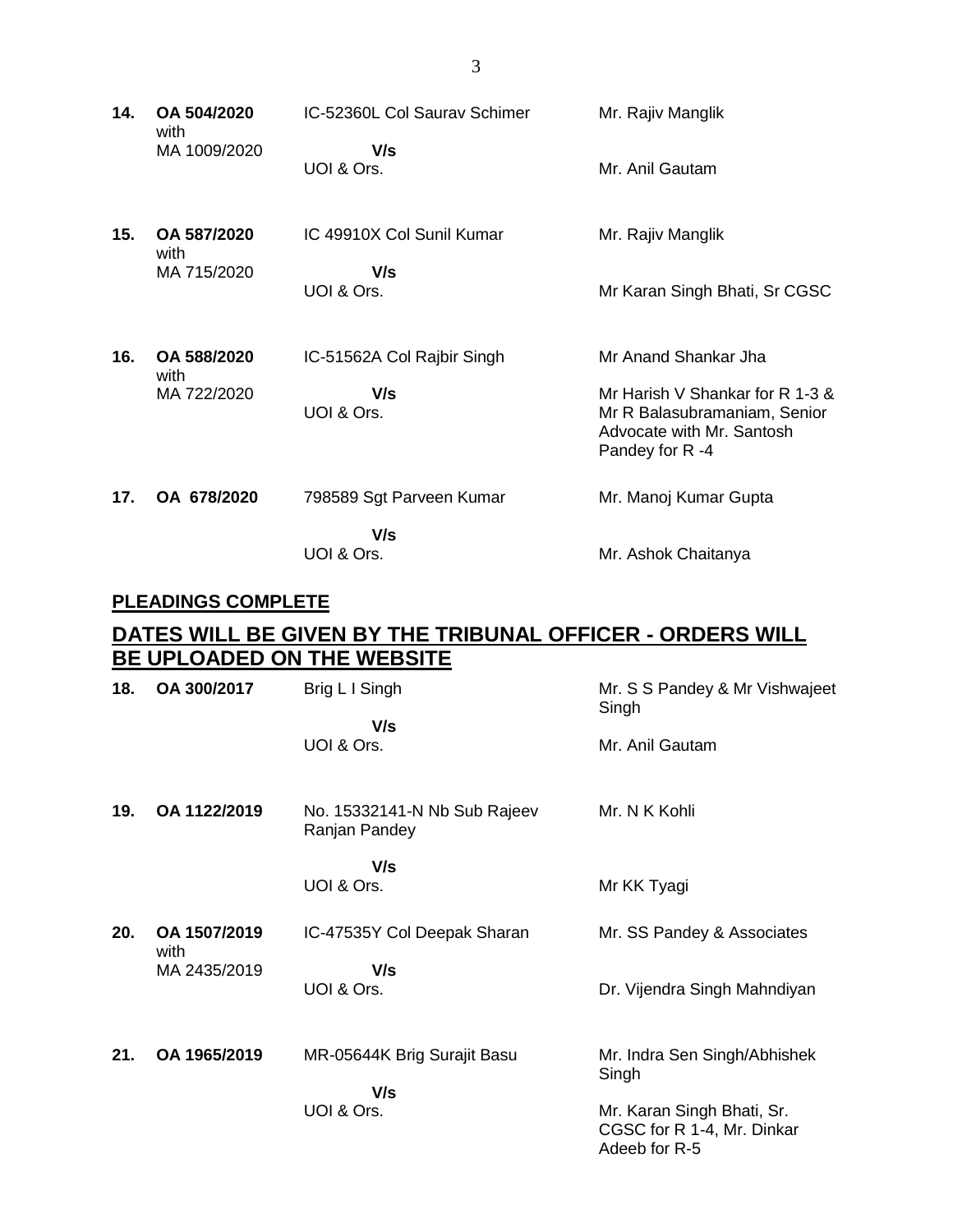| 22. | OA 2367/2019 | MR-05185W Brig GC Satapathy VSM<br>V/s          | Mr Indra Sen Singh/Abhishek<br>Singh             |
|-----|--------------|-------------------------------------------------|--------------------------------------------------|
|     |              | UOI & Ors.                                      | Mr Harish V Shankar for R 1-4,<br>None for R 5-6 |
| 23. | OA 284/2020  | No 4365595N Sep/DSC GD Stephen<br>Thangusualiam | Mr Veerendra Mohan                               |
|     |              | V/s<br>UOI & Ors.                               | Ms. Barkha Babbar                                |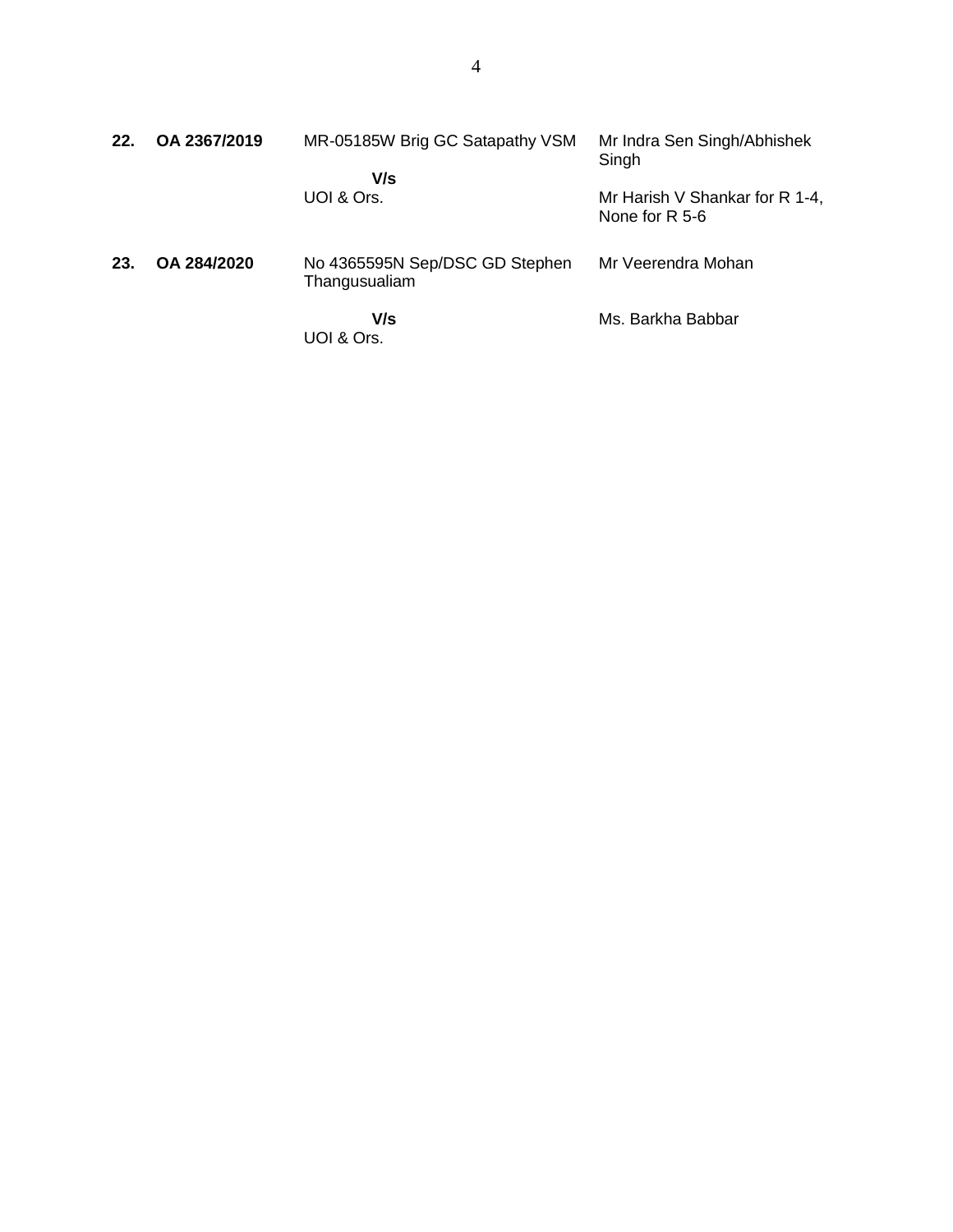## **ARMED FORCES TRIBUNAL, PRINCIPAL BENCH, NEW DELHI LIST OF BUSINESS**

**Date: 10-08-2020**

#### **Timing: 10:30 AM to 01.00 PM & 02.00 PM to 04.30 PM**

### **COURT No. 2 (Ground Floor)**

### **THIS BENCH WILL NOT ASSEMBLE TODAY**

#### **CORAM:**

#### **HON'BLE MS. JUSTICE SUNITA GUPTA HON'BLE LT. GEN. PHILIP CAMPOSE**

OA 948/2017 UOI & Ors

|    | S. No. Case No.                   | <b>Parties Name</b>                                   | <b>Advocate for Petitioner /</b><br><b>Respondents</b> |
|----|-----------------------------------|-------------------------------------------------------|--------------------------------------------------------|
|    | <b>ADMISSION MATTERS</b>          |                                                       |                                                        |
| 1. | OA 1453/2019                      | JC-641854M Ex Sub Maj (Hony Capt)<br>Hoshiyar Singh   | Mr. Veerendra Mohan                                    |
|    |                                   | V/s                                                   |                                                        |
|    |                                   | UOI & Ors.                                            | Mr. Satya Ranjan Swain                                 |
|    | <b>MA (EXECUTION)</b>             |                                                       |                                                        |
| 2. | MA 1651/2019<br>in<br>OA 397/2016 | JC-084913K Ex Sub (Dvr MT) Ram<br>Phal                | Mr. JP Sharma & Associates                             |
|    |                                   | V/s                                                   |                                                        |
|    |                                   | UOI & Ors                                             | Mr Shyam Narayan                                       |
| 3. | MA 1904/2019<br>in                | No. 1085891 Ex Swr Paramveer Singh Ms. Archana Ramesh |                                                        |
|    | OA 556/2015                       | V/s<br>UOI & Ors.                                     | Mr. V Pattabhi Ram                                     |
|    |                                   |                                                       |                                                        |
| 4. | MA 2642/2019                      | Smt Archana Thakur Wd/O Late No                       | Mr Virender Singh Kadian                               |
|    | in<br>OA 1594/2017                | 730418 Sgt Ajay Kumar Thakur                          |                                                        |
|    |                                   | V/s                                                   |                                                        |
|    |                                   | UOI & Ors                                             | Mr Shyam Narayan                                       |
|    | <u>MA (OTHERS)</u>                |                                                       |                                                        |
| 5. | MA 946/2018                       | Flt Lt MPS Godara (30464)                             | Applicant-In-Person                                    |
|    | in MA 1286/2017<br>in             | V/s                                                   |                                                        |
|    | OA 948/2017                       | UOI & Ors                                             | Mr Karan Singh Bhati, Sr CGSC                          |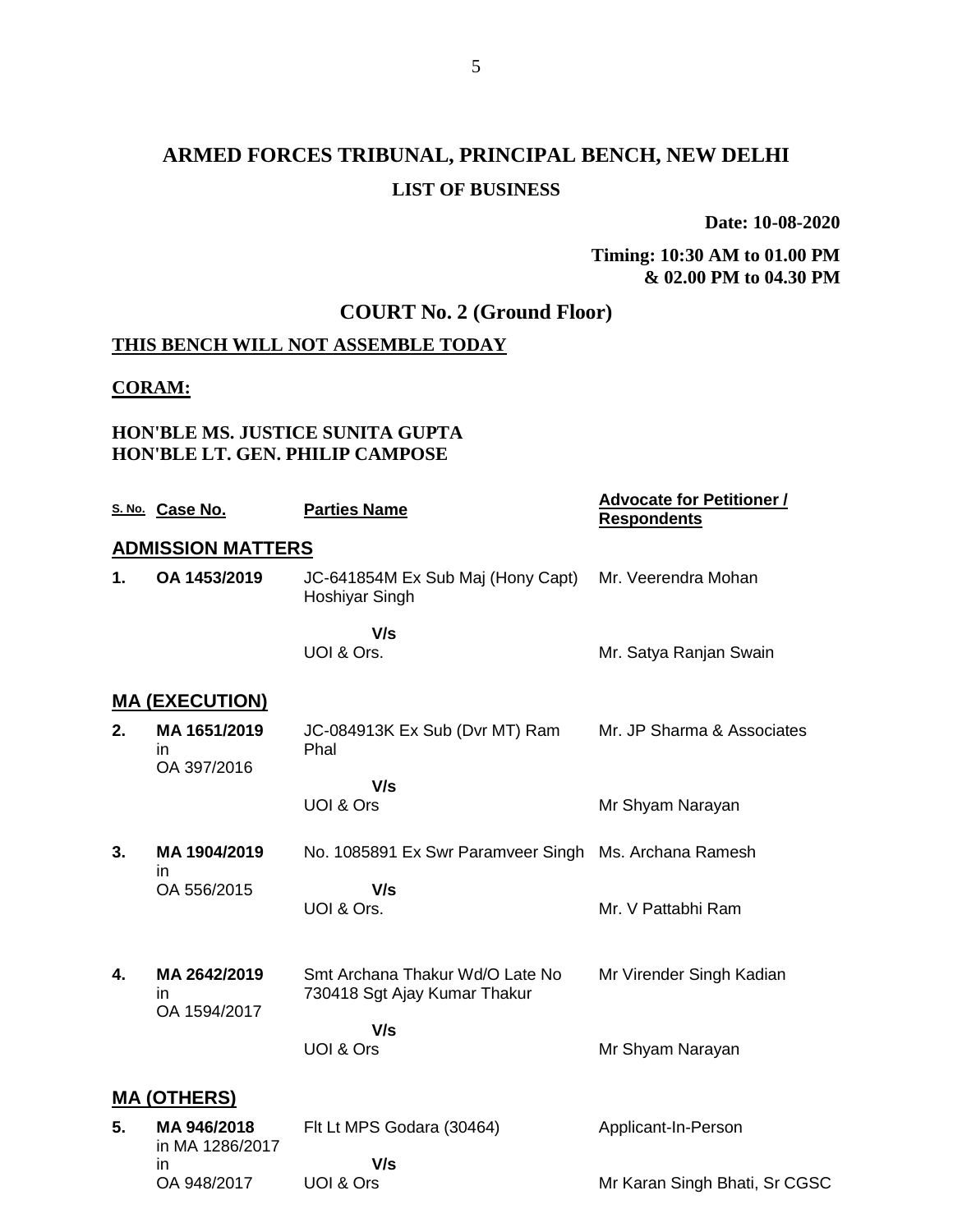# **RAs**

| 6. | <b>RA 11/2020</b> | Cpl KK chaurasia (NO 905726R) | Mr Ajit Kakkar & Associates |
|----|-------------------|-------------------------------|-----------------------------|
|    | OA 421/2015       | V/s                           |                             |
|    |                   | UOI & Ors                     | Mr. V Pattabhi Ram          |

### **PLEADINGS NOT COMPLETE**

| 7.  | OA 1994/2017<br>with<br>MA 1520/2017  | Smt Tarawati Devi Wd/o Late Gnr<br>Satya Prakash Singh (No.14494732W) | Mr. V S Kadian                  |
|-----|---------------------------------------|-----------------------------------------------------------------------|---------------------------------|
|     |                                       | V/s<br>UOI & Ors.                                                     | Mr. Arvind Patel                |
| 8.  | OA (Appeal)<br>80/2018                | Sepoy Krashan Pal (Thru his brother<br>Satyapal Kashyap)              | Mr. Anand Kumar                 |
|     |                                       | V/s<br>UOI & Ors.                                                     | Mr Anil Gautam                  |
| 9.  | OA 642/2019<br>with<br>MA 733/2020    | No. 18009143-W Ex Rect Guddu<br>Kumar Yadav                           | Ms. Archana Ramesh              |
|     |                                       | V/s                                                                   |                                 |
|     |                                       | UOI & Ors.                                                            | Mr VS Tomar                     |
| 10. | OA 715/2019<br>with<br>MA 1317/2019 & | No. 14264012-W Ex Hav Satyavir<br>Singh                               | Mr. Virender Singh Kadian       |
|     | 3325/2019                             | V/s                                                                   |                                 |
|     |                                       | UOI & Ors.                                                            | Mr DK Sabat                     |
| 11. | OA 1064/2019<br>with                  | No 137328K Ex RPO Pramod Kumar                                        | Mr. VS Kadian                   |
|     | MA 1734/2019                          | V/s<br>UOI & Ors.                                                     | Ms. Jyotsna Kaushik             |
| 12. | OA 1091/2019<br>with<br>MA 1769/2019  | Lt Col Sudesh Kumar Sharma (Retd)<br>(IC 32309 K)                     | Mr RK Tripathi                  |
|     |                                       | V/s                                                                   |                                 |
|     |                                       | UOI & Ors.                                                            | Mr. Avdhesh Kumar               |
| 13. | OA 68/2020<br>with                    | Ex Nk Balwant Singh (No 13938089 X) Mr Anil Srivastava & Associates   |                                 |
|     | MA 85/2020                            | V/s<br>UOI & Ors.                                                     | Mr Arvind Patel for R 1-3, None |
|     |                                       |                                                                       | for $R-4$                       |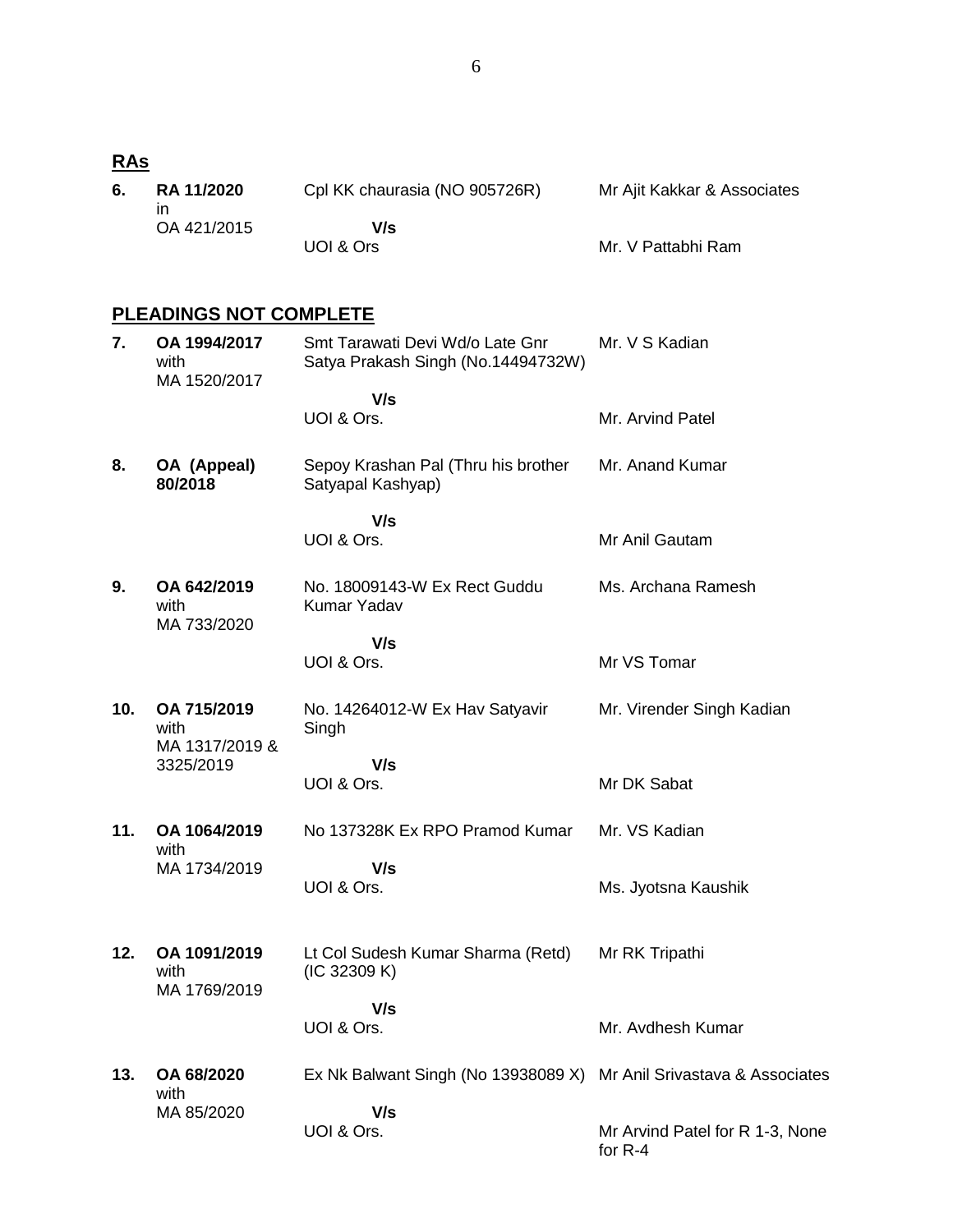## **PLEADINGS COMPLETE**

|             | DATES WILL BE GIVEN BY THE TRIBUNAL OFFICER - ORDERS WILL |                                |                                                      |  |  |
|-------------|-----------------------------------------------------------|--------------------------------|------------------------------------------------------|--|--|
|             |                                                           | BE UPLOADED ON THE WEBSITE     |                                                      |  |  |
| 14.         | TA 721/2009<br>Writ Petition No.                          | Ex Nb Sub (Clk) Mahendra Singh | Mr Maurya Vijay Chander                              |  |  |
|             | 6553/2001                                                 | V/s<br>UOI & Ors               | Mr VS Tomar                                          |  |  |
| 15.         | OA (Appeal)<br>678/2015                                   | Ex Capt Upendra                | Mr. S S Pandey                                       |  |  |
|             |                                                           | V/s<br>UOI & Ors.              | Mr Karan Singh Bhati, Sr CGSC<br>with Mr Anil Gautam |  |  |
| <b>WITH</b> |                                                           |                                |                                                      |  |  |
| 16.         | OA (Appeal)<br>679/2015                                   | Ex Col Dinesh Pathania         | Mr. S S Pandey                                       |  |  |
|             |                                                           | V/s<br>UOI & Ors.              | Mr Karan Singh Bhati, Sr CGSC                        |  |  |
| <b>WITH</b> |                                                           |                                |                                                      |  |  |
| 17.         | OA (Appeal)<br>822/2015                                   | Ex Rfn Abbas Hussain           | Mr. S S Pandey                                       |  |  |
|             |                                                           | V/s<br>UOI & Ors.              | Mr VS Tomar                                          |  |  |
| <b>WITH</b> |                                                           |                                |                                                      |  |  |
| 18.         | OA (Appeal)<br>793/2015                                   | Ex Hav Devender Kumar & Ors.   | Mr Anand Kumar                                       |  |  |
|             |                                                           | V/s<br>UOI & Ors.              | Mr V Pattabhi Ram                                    |  |  |
| 19.         | OA 342/2014                                               | Ex Nk Karam Bir Singh          | Mr SM Dalal                                          |  |  |
|             |                                                           | V/s<br>UOI & Ors.              | Mr Avdhesh Kumar Singh                               |  |  |
| 20.         | OA 694/2015<br>with                                       | Ex Swr Jagbir Singh            | Mr. A K Trivedi & Associates                         |  |  |
|             | MA 748/2015                                               | V/s<br>UOI & Ors.              | Dr Vijendra Singh Mahndiyan                          |  |  |
| 21.         | OA 1152/2016                                              | Ex Rfn /WM Jagsir Singh        | Mr. Mohan Kumar, Rashmi<br>Singh & Rohit Pratap &    |  |  |
|             |                                                           | V/s                            | Assocaiates                                          |  |  |
|             |                                                           | UOI & Ors.                     | Mr Arvind Patel                                      |  |  |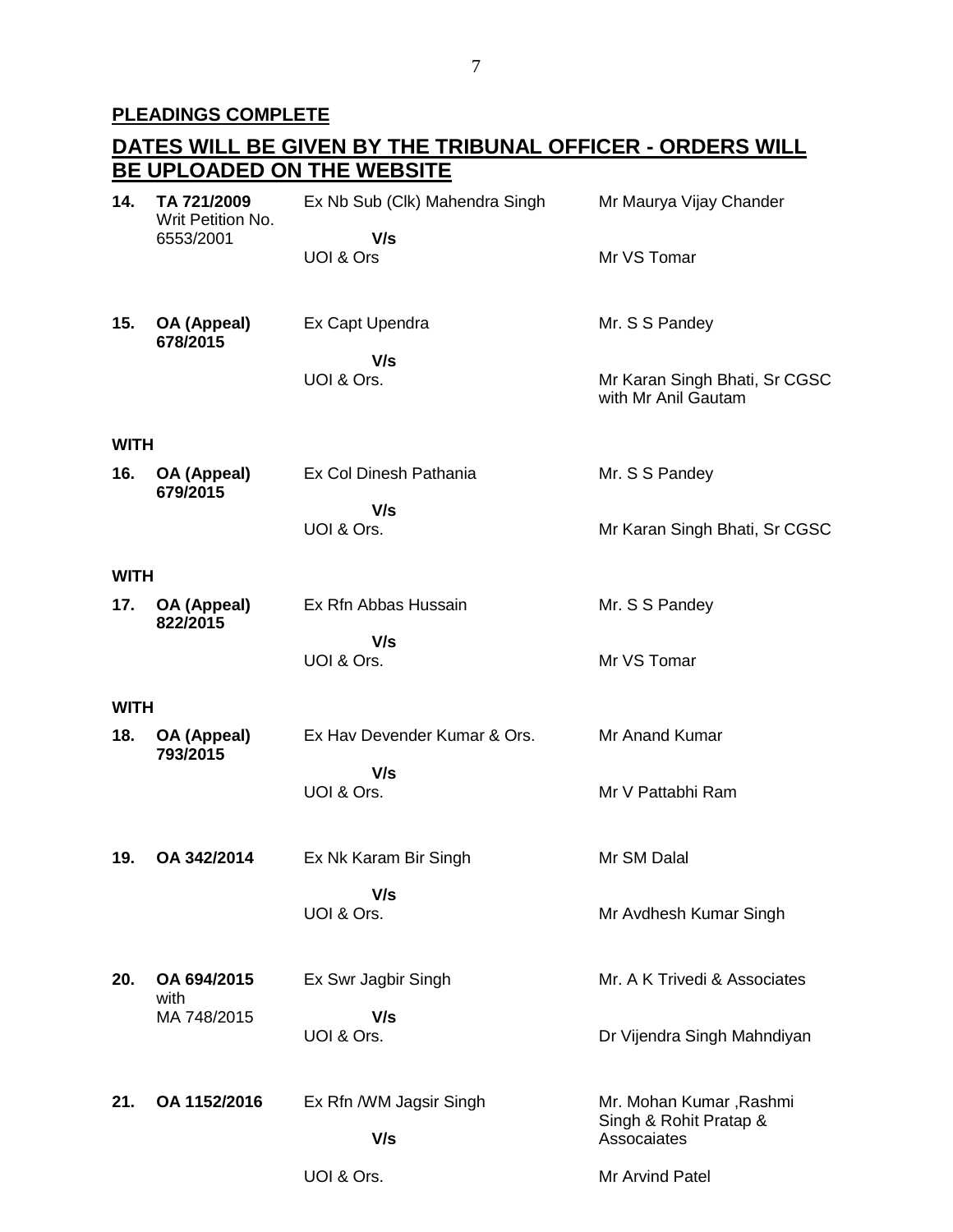| 22. | OA 1338/2016                        | Ex POME Raj Kishor Prasad                                    | Ms. Pallavi Awasthi & Ashok<br>Kumar Yadav |
|-----|-------------------------------------|--------------------------------------------------------------|--------------------------------------------|
|     |                                     | V/s<br>UOI & Ors.                                            | Mr Prabodh Kumar                           |
| 23. | OA 328/2017                         | Col J K Satpathy                                             | Mr. Rajiv Manglik                          |
|     |                                     | V/s<br>UOI & Ors.                                            | Dr. Vijendra Singh Mahndiyan               |
| 24. | OA 1936/2017                        | Maj Gen Navneet Khanna (Retd) (IC-<br>37793L)                | Mr. I S Singh/Abhishek Singh               |
|     |                                     | V/s<br>UOI & Ors.                                            | None                                       |
| 25. | OA 844/2018                         | 268548H Ex WO Ratnakar Sahoo                                 | Mr Praveen Kumar                           |
|     |                                     | V/s<br>UOI & Ors.                                            | Mr Harish V Shankar                        |
| 26. | OA 1113/2018<br>with<br>MA 997/2018 | JC-101261-P Ex Sub (RT) Surjeet<br>Singh                     | Mr Virender Singh Kadian                   |
|     |                                     | V/s<br>UOI & Ors.                                            | Mr Tarunvir Singh Khehar                   |
| 27. | OA 1535/2018                        | Maj Vipin Kumar (DS 12502-P)                                 | Mr Shanmuga Patro &<br>Associates          |
|     |                                     | V/s<br>UOI & Ors.                                            | Mr Karan Singh Bhati, Sr. CGSC             |
| 28. | OA 224/2019                         | JC-748827A Ex Sub/Hony Sub Maj<br>Kamal Singh Tomar          | Ms. Pallavi Awasthi                        |
|     |                                     | V/s<br>UOI & Ors.                                            | Mr. Shyam Narayan                          |
| 29. | OA 722/2019<br>with                 | JC-381315A Ex Sub Hans Raj Rathore Mr. Virender Singh Kadian |                                            |
|     | MA 1330/2019                        | V/s<br>UOI & Ors.                                            | Mr. V S Tomar                              |
| 30. | OA 727/2019                         | Ex AG PO (GW) Arvind Kumar Soni                              | Mr. Ved Prakash                            |
|     |                                     | V/s<br>UOI & Ors.                                            | Ms. Suman Chauhan                          |